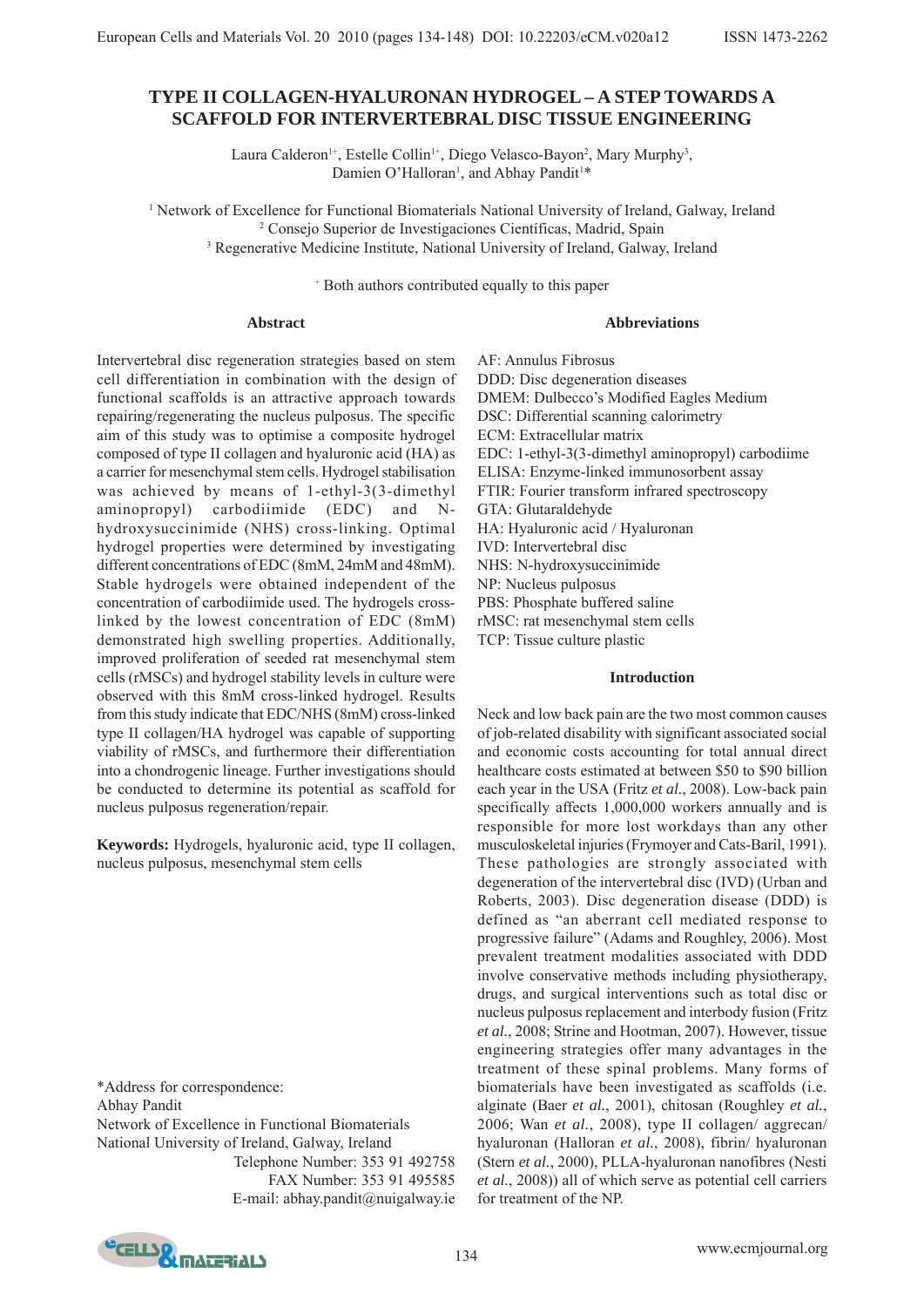IVDs are cartilaginous-like, articulating structures that lie between the vertebral bodies. These composite structures provide flexibility and integrity to the spinal column allowing controlled movement (flexion, extension and torsion) (Roberts *et al.*, 2006; Urban and Roberts, 2003). The discs are heterogeneous tissues composed of three main parts. In the centre of the disc is present the nucleus pulposus (NP) a highly hydrated gel-like structure surrounded by a thick outer ring of fibrous tissue, the annulus fibrosus (AF). The last part, the cartilage end-plate, is a thin layer of hyaline cartilage at the interface of the disc and both vertebrae. Type II collagen is one of the main extracellular matrix (ECM) components of NP tissue. This structural protein forms a random fibril mesh-like framework that immobilises proteoglycans (PGs) and hyaluronic acid (HA) within the tissue (Cassinelli *et al.*, 2001; Eyre *et al.*, 2002; Humzah and Soames, 1988; Roberts *et al.*, 1991). Maintenance of tissue hydration through the osmotic pressure is provided by the high local concentration of negatively charged PGs (i.e. chondroitin and keratan sulphate chains) (O'Halloran and Pandit, 2007; Urban and Roberts, 2003). In combination with HA and core proteins, aggrecan forms large, water-imbibing aggregates which are crucial for the biomechanical functionality of the disc (Hunter *et al.*, 2003).

HA is a mucopolysaccharide found in various types of tissues. Its immunoneutrality makes it a biomaterial of choice for tissue engineering and drug delivery applications (Richardson *et al.*, 2006). However, polymers based on only HA are susceptible to relatively fast degradation times by hyaluronidase *in vivo* (Maleki *et al.*, 2007; Rooney and Kumar, 1993). In an effort to improve degradation resistance properties, HA was linked to type II collagen fibrils in order to form a suitable hydrogel for NP regeneration. However, the relatively poor mechanical strength and weak resistance to degradation of the noncross-linked collagen molecules themselves (O'Halloran *et al.*, 2006) have led to the need for further stabilisation of these hydrogels.

Carbodiimides are members of a family known as "zero length" protein cross-linking reagents which promote the formation of covalent cross-links between reactive sidegroups of amino acids without actually being incorporated within the cross-link (Gratzer and Lee, 2001). An example of carbodiimide is 1-ethyl-3(3-dimethyl aminopropyl) carbodiimide (EDC). EDC stimulates carboxylic acid groups of glutamic or aspartic acid residues to react with amine groups of other chain producing amide bonds (Taguchi *et al.*, 2002). In contrast to conventional chemical agents such as glutaraldehyde, carbodiimides have not been shown to cause any cytotoxicity because of the nonincorporation of this agent within the amide bonds (Cao and Xu, 2008). The addition of N- hydroxysuccinimide (NHS) during the EDC cross-linking reaction has been shown to increase yields and decrease side reactions (Nakajima and Ikada, 1995).

In this study, our approach was based on the use of type II collagen and hyaluronan (9:1 w/w respectively) in order to produce a hydrogel which mimicked the ratio of these constituents observed in native NP tissue (Halloran *et al.*, 2008). In order to stabilise the composite collagen/

HA hydrogel, the carbodiimide agent, EDC associated with NHS was used. The overall goal of this work was to develop a hydrogel which could function as a carrier for MSC delivery into the NP, as a potential therapy for degenerated IVDs. The specific first aim of this study was, to optimise the concentration of EDC/NHS required to produce a stable type II collagen/HA hydrogel. The second aim was to investigate the viability, proliferation and distribution of MSCs seeded within these hydrogels.

#### **Materials and Methods**

## **Materials**

All materials and reagents used in this study were purchased from Sigma Aldrich Ltd. (Dublin, Ireland) unless otherwise stated.

## **Fabrication and cross-linking of type II collagen-HA hydrogels**

Type II collagen was extracted from bovine foetal calf legs obtained from Tyson Foods, IBP Fresh Meats division (Memphis, TN, USA), using pepsin treatment and salt precipitation, as previously described (Barnes *et al.*, 2007). The collagen solution was lyophilized at -40 $\rm ^{o}C$  and kept at -20°C for application.

Type II collagen was dissolved in 0.05M acetic acid at a final concentration of 5mg/ml, and stored at 4°C with gentle rocking. HA from umbilical cord (high molecular weight; 200-750kDa) was dissolved in 1X Dulbecco's Modified Eagles Medium (DMEM) complemented by 0.4M NaCl at 1.57mg/ml. Type II collagen/HA hydrogel was used following the weight ratio 9:1. The pH of the mixture solution was adjusted to pH 7.4 by the addition of 1M NaOH aqueous solution and phosphate-buffered saline 5X (PBS). The viscous solutions were incubated at 37°C overnight to allow the natural gelation of the structure. Different ratios of EDC/NHS (8, 24, 48mM) were used for cross-linking. After addition of the cross-linker, hydrogels were incubated overnight at 37°C. The crosslinked hydrogels were washed twice, 24 hours each, with  $0.4M$  sodium chloride at  $4^{\circ}$ C in order to remove the residual EDC (Taguchi *et al.*, 2002).

#### **Infrared spectroscopy**

Fourier-transformed infrared (FTIR) spectroscopy was used to confirm ester bond formation between hyaluronic acid and type II collagen of non-cross-linked and EDC/ NHS cross-linked hydrogels. Spectra were obtained with a Shimadzu FTIR-8600 (Shimadzu, Kyoto, Japan).

## **Differential scanning calorimetry (DSC)**

Shrinking temperature of the samples was determined using a DSC instrument (DSC-60, Shimadzu). Samples of 5-8 mg were immersed in PBS  $(1X)$  for 5 hours at 4 $\rm ^{o}C$ . The wet samples were wiped with filter paper to remove excess PBS and hermetically sealed in aluminium pans. Hermetic pans containing air were used as reference. Heating from 25 to 100°C at a constant rate of  $5^{\circ}$ C/min in air atmosphere was applied and the endothermic peak of each thermogram was monitored.

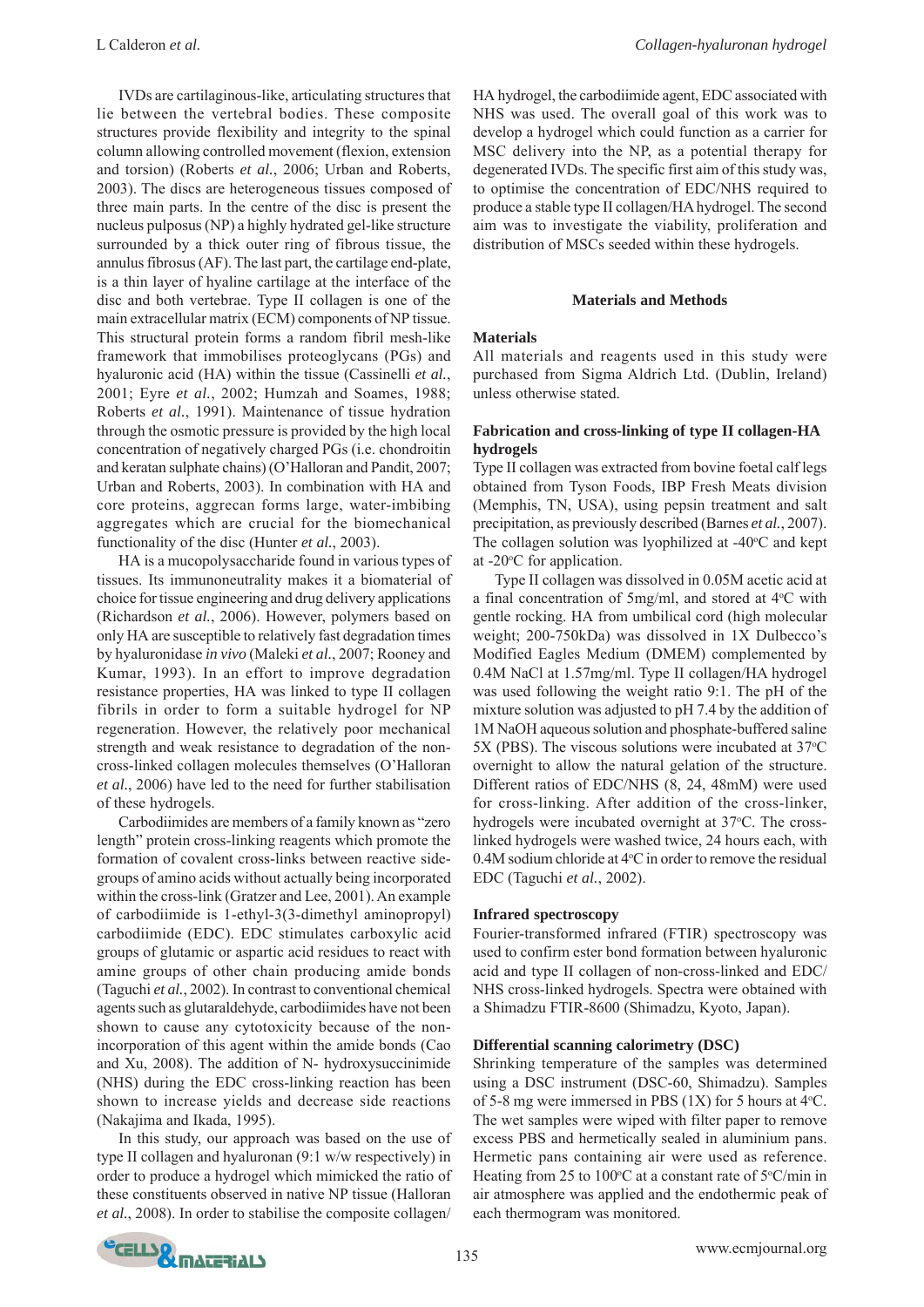#### **Swelling test**

Non-cross-linked hydrogels and hydrogels cross-linked by different ratios EDC/NHS (8, 24 and 48mM) were immersed in 0.4M NaCl aqueous solution at 4°C for 1 hour (Gratzer and Lee, 2001). After removal of the NaCl solution, the hydrogels were held over a filter paper until no further dripping water was observed and then weighed. The swelling ratios of the resulting scaffolds were determined using equation (1):

Water uptake (
$$
\%
$$
) = [(W<sub>o</sub> - W<sub>d</sub>)/W<sub>d</sub>] x 100 (1)

where  $W_{\alpha}$  and  $W_{d}$  refer to the weight of swollen and dried hydrogels respectively (Taguchi *et al.*, 2002).

#### **HA release**

The level of HA released from the cross-linked hydrogels into the eluent after washing was measured (wash 1 and wash 2) just after gel formation using an Enzyme-linked Immunosorbent Assay (ELISA). The antigen (HA) was incubated overnight at 4°C in an Immuno 96 MicrowellTM plate (Nunc, Rochester, NY, USA). After 3 washes with PBS (1X) 0.05% Tween 20, the plate was incubated with a solution of PBS (1X) containing 5% of milk overnight at 4°C. After three washes, samples were incubated overnight at 4°C with the primary antibody for hyaluronic acid (Abcam, Cambridge, UK) diluted by a factor of 1,000. After three washes, secondary antibody diluted by a factor of 1,200 coupled with biotin was incubated for 1 hour at room temperature. After three washes, a solution of streptavidin (R&D Systems, Minneapolis, MN, USA) diluted by a factor of 200 was added. After 20 minutes of incubation at room temperature, the reaction solution was applied and incubated for 20 minutes in contact with the antibodies. After addition of the stop solution, the absorbance was read at 450 nm and 550nm. The concentration of HA released was determined by comparing the fluorescent readings of the samples to a HA concentration standard curve.

#### **Degradation by collagenase**

The hydrogels were incubated for 1 hour in 0.1M Tris-HCl (pH 7.4), containing  $50 \text{mM}$  CaCl<sub>2</sub> at  $37 \text{°C}$ . Subsequently, bacterial collagenase (extracted from *Clostridium histolyticum*) reconstituted in 0.1M Tris-HCl at a concentration of 10U was added. After incubation for 48 hours at 37°C, the enzymatic reaction was stopped by the addition of EDTA (0.25M). After centrifugation (4,000 rpm, 5min, 4°C), precipitates were washed 3 times with distilled water and lyophilized. Mass loss was calculated by comparing the initial mass W<sub>o</sub> with the mass measured at a given time point  $W_t$ , as shown in equation (2):

Mass loss (
$$
\% = (W_o-W_v)/W_o x 100
$$
 (2)

#### **Mechanical testing**

Confined compression characterisation of the hydrogels was carried out using a confined compression apparatus designed to be compatible with the fittings of the Dynamic Mechanical Thermal Analyser ™2980 instrument (DMTA ™ 2980; TA Instruments, AGB Scientific Ltd, Dublin, Ireland). Briefly, the apparatus was comprised a 10mm diameter confining chamber made from polytetrafluorethylene (PTFE; Dawn Lough Ltd. Galway, Ireland), with a rigid porous polyethylene (Bel-Art Products, NJ, USA) base plate (pore size ranging between 20-90μm). The upper plate (PTFE) was attached to the DMTA<sup>™</sup> 2980, which was used to apply the loading forces.

Samples of 12mm thickness and 5mm diameter were used for measurement. A tare load of 0.025N was used and the samples were loaded at a constant force rate of 0.5N/minute up to a maximum 18N at room temperature. For each run, the stress and strain were calculated and a graph of the same was plotted. Values of the modulus of elasticity (*E*) were calculated as a ratio of the stress and strain in the linear region of the curves ( Perie *et al.*, 2005; Cloyd *et al.*, 2007; O'Halloran and Pandit, 2007;).

### **Evaluation of the porosity of hydrogels by scanning electron microscopy**

The morphology of non-cross-linked and cross-linked hydrogels in the dry condition were observed under a Hitachi Scanning Electron Microscope (S-4700, Hitachi-Hisco Europe GmbH, Berkshire, UK). All samples were mounted on carbon pads attached to aluminium stubs and gold coated (Emitech K550 Sputter Coater, Emitech Limited, Ashford, Kent, UK.). The porosity of the constructs was calculated after freeze-drying them at -20°C in order to remove all liquid content inside the hydrogels. The porosity was evaluated using the area analysis of the area of the pore zone and the matrix zone (Garcia *et al.*, 2007). A manual mode of the image analyser program (Image-Pro, Media Cybernetics, Bethesda, MD, USA) was used to measure the zones with arbitrary shapes.

#### **Characterisation of cell-seeded hydrogel**

**Cell source and seeding.** For this study, MSCs were isolated as reported previously by Neuhuber *et al*. (Neuhuber *et al*., 2004). Briefly, bone marrow was flushed from femurs and tibiae from 8–12-week-old female F-344 rats with MSC growth medium  $(44.5\% \alpha$ -minimal essential medium/44.5% Ham's F-12 medium (Gibco, Invitrogen; Dun Laoghaire, Ireland)) containing 10% foetal bovine serum and 1% antibiotic/antimycotic solution (Gibco). The bone marrow cells were resuspended, centrifuged, plated, and grown in MSC growth medium. The mesenchymal cell population was isolated on the basis of their adherence to plastic, and the non-adherent hematopoietic cells were removed by regular changes in media. When cells became confluent, the cells were detached with 0.25% trypsin-EDTA and then seeded at 5,500 cells per cm², passaged they reached 90% confluence. Expression of MSC cell surface markers (CD3, CD19, CD34, CD45, CD106, CD29, CD73, CD90, and CD105) was characterized by flow cytometry. The cells were routinely grown in  $\alpha$ MEM/ F12-Ham medium supplemented with 10% foetal bovine serum (FBS) and 1% Penicillin/Streptomycin (P/S). The medium was changed every 2-3 days. Cells were subcultured weekly using trypsin/EDTA and maintained at 37°C in a humidified atmosphere of 5%  $CO_2$ . After 6

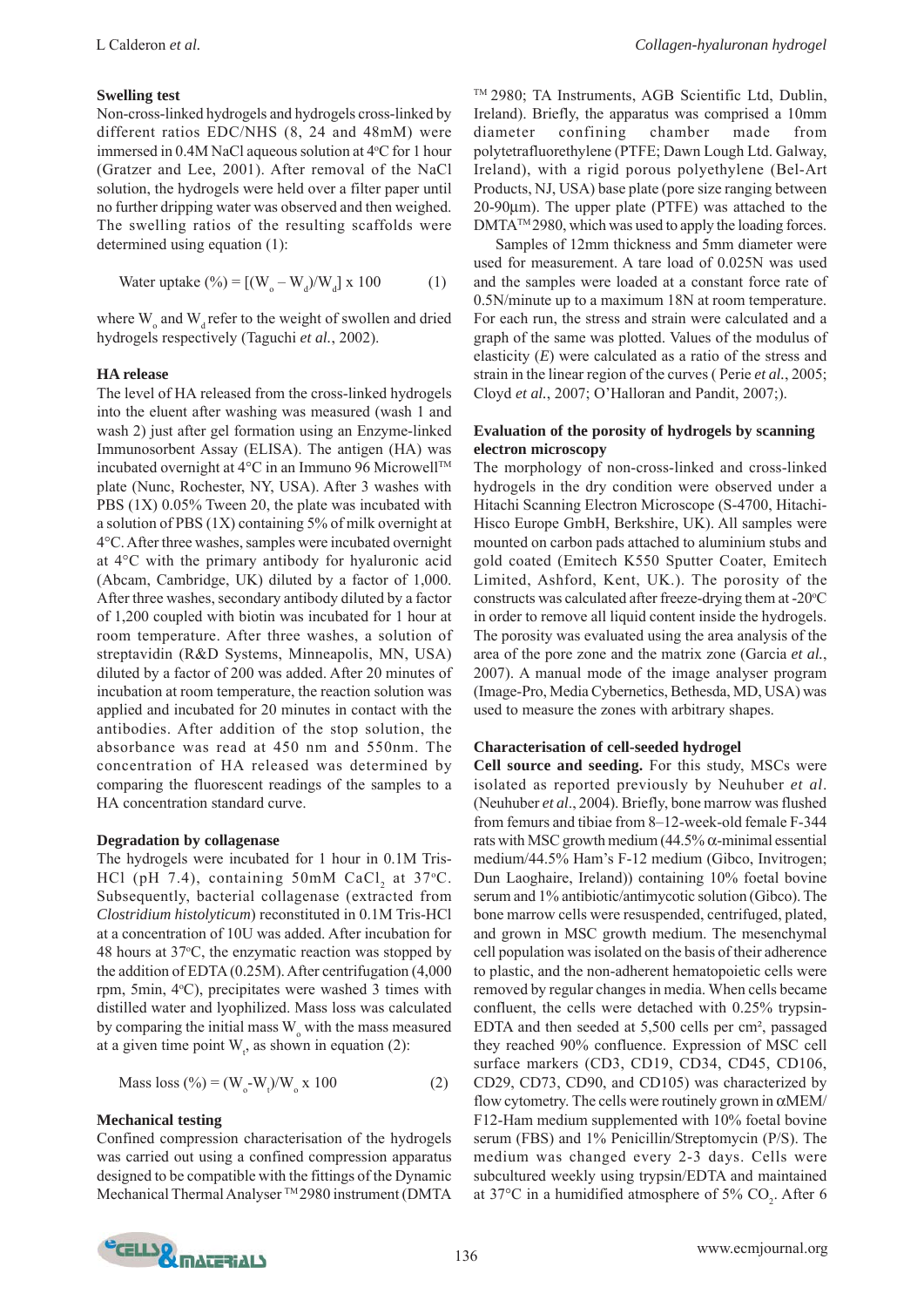L Calderon *et al. Collagen-hyaluronan hydrogel*

passages, the cells were split and 50,000 cells were injected into the hydrogels at different sites. Cells were cultured for seven days at 37°C in a humidified atmosphere of 5%  $CO<sub>2</sub>$ . The medium was changed every 2-3 days.

**Cell viability.** Cell viability was measured using the AlamarBlueTM (BioSource® International, Invitrogen, Dun Laoghaire, Ireland) cell metabolic assay. This assay was performed at the following time-points, day 1 and day 7. Monolayer culture (TCP) and non-washed hydrogels were used as positive and negative controls, respectively. Hydrogels and tissue culture plastic were washed with Hank's Balanced Salt Solution (HBSS) for 15 minutes. AlamarBlue™ diluted by a factor of 10 in HBSS was added to each well. The cell metabolic study (AlamarBlue<sup>TM</sup>) assay was performed using manufacturer's instructions. This assay has been shown to be effective in different cells types included stem cells (Ovcharenko *et al*., 2005)*.* After 1.5 hours of incubation, the absorbance of each sample was measured in a 96-well plate at wavelengths of 550 and 595nm using a microplate reader (VICTOR3 V™ Multilabel Counter, PerkinElmer BioSignal Inc, Montreal, Canada). The percentage of AlamarBlue™ reduction was calculated using a correction factor  $R_0$  as indicated by the supplier. Briefly, Ro the correction factor was calculated by dividing the absorbance of the oxidized form at lower wavelength  $(AO_{rw})$  by the oxidized form at higher wavelength  $(AO_{RW})$ . ( $R_0 = AO_{LW}/AO_{HW}$ ). The percentage of reduction was then calculated according to equation (3):

$$
AR_{LW} = A_{LW} - (A_{HW} \times R_0) \times 100
$$
 (3)

#### **Cell proliferation**

Hydrogels were digested overnight at 56°C by 0.5mg/mL of proteinase K. PicoGreen® Assay (Invitrogen, Dun Laoghaire, Ireland) was used in accordance with the instructions provided by the supplier. The DNA content of the samples was quantified by interpolating values from a linear standard curve.

#### **Cell distribution**

Cell distribution inside the hydrogels was determined by confocal laser scanning microscopy. The samples were fixed with a solution of 4% paraformaldehyde / 2% sucrose overnight at 4°C, then incubated in a permeabilising solution consisting of 0.2% Triton-X for one hour. The samples were stained with rhodamine-phalloidin (Invitrogen) for 20 minutes to obtain structural staining (microfilament staining), then with ToPro3 (Invitrogen) for 10 minutes to obtain nuclear staining at room temperature. Constructs were imaged using a confocal microscope with a multiphoton laser source.

## **Evaluation of rMSCs differentiation into chondrocyte-like cells within the hydrogel**

Cross-linked 8mM EDC/NHS type II collagen/HA hydrogels were seeded as previously described at a concentration of 50,000 cells into the hydrogels. Two groups were cultured with (1)  $\alpha$ MEM/F12-Ham medium supplemented with 10% FBS and 1% P/S (2)  $\alpha$ MEM/F12Ham medium supplemented with 50nM ascorbic acid, 10ng/mL TGF-β1 and 6.25μg/mL ITS (Insulin (6.25μg/ ml) Transferrin (6.25μg/ml) Selenite (6.25ng/ml)). Medium was changed every 2-3 days for 21 days. Monolayer cultures and pellet cultures with the same treatment were used as control. After 21 days, total RNA was extracted using a variant of Trizol isolation. Briefly, TriReagent® (Invitrogen) was added onto the structures. Hydrogels were mechanically disrupted using a Tissue Ruptor (Qiagen, West Crawley, Sussex, UK). Phase separation was performed by adding chloroform (Sigma-Aldrich, Ireland), and total RNA was purified using an RNeasy kit (Qiagen), according to the supplier's recommended procedure. Total RNA quantity and purity were determined using an ultraviolet spectrometer (NanoDrop ND-1000 Spectrophotometer, NanoDrop Technologies, Wilmington, DE, USA). RNA integrity was checked electrophoretically using the RNA 6000 Nano LabChip kit on Agilent Bioanalyser 2100 (Agilent Technologies, Dublin, Ireland). Reverse transcription (RT) was performed using the ImProm-II RT system according to the manufacturer's protocol (Promega, Southampton, UK). Gene transcription was examined using real-time RTpolymerase chain reaction (PCR). Reactions were performed and monitored using an ABI 7000 sequence detection system (Applied Biosystems, Life Technologies, Carlsbad, CA, USA) using the TaqMan gene expression system (TaqMan, Applied Biosystems) and specific primer sequence for type II collagen (NM\_012929.1), type I collagen (NM\_053304.1), and aggrecan (NM\_022190.1). Gene transcription was inferred from calibration samples and normalized in relation to transcription of the housekeeping rodent GAPDH. The 2-ΔΔCt method was used to calculate relative gene expression for each target gene.

#### **Statistical analysis**

Data shown are representative of repeated experiments. Triplicate samples were used for chemical and biochemical assays, and duplicate samples for microscopy analysis. Numerical data is expressed as mean  $\pm$  standard error of the mean. Analysis was performed using the statistical software MINITAB<sup>™</sup> (version 15, Minitab, Inc., Coventry, UK). Quantitative data were analysed using the *t*-test. Statistical significance was set at *p <* 0.05.

#### **Results**

### **Characterisation of type II collagen/HA hydrogels**

**Infrared spectroscopy.** Infrared spectrometry was used to determine the chemical modification of type II collagen/ HA during cross-linking. Figure 1 shows FT-IR spectra obtained for the different types of cross-linked type II collagen/HA hydrogels. With increasing EDC/NHS concentration, the formation of amide bonds (1650cm-1) and ester bonds (1025cm-1), and the diminution of carboxyl and amine free groups (3100-3500cm<sup>-1</sup>) were observed. Furthermore, a decrease of symmetric stretching band of carboxylate salts (1450cm-1) was also observed.

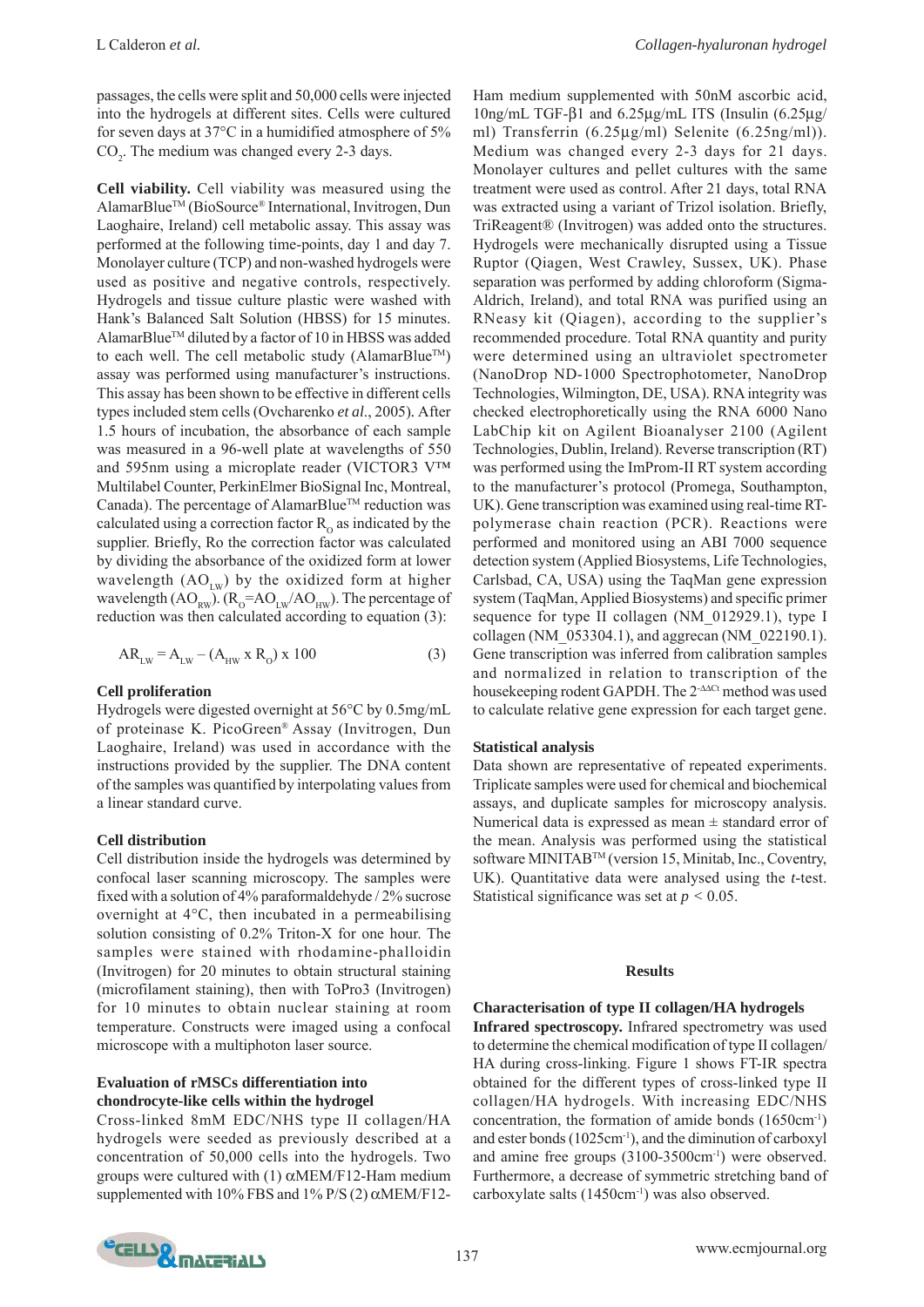

 $1/\text{cm}$ 

**Fig. 1.** FT-IR spectra of type II collagen/HA hydrogels. IR spectra of non-cross-linked a) and cross-linked with 8mM b), 24mM c), and 48mM of EDC/NHS d) hydrogels.



**Fig. 2**. Denaturation temperature  $(T_g)$  of type II collagen/HA hydrogels. The  $T_{g \text{ of }}$ type II collagen/HA samples as measured by DSC before and after cross-linking. Data represent mean  $\pm$  standard error (n=3). The symbol  $*$  indicates a statistical significance of  $p < 0.05$  for all comparisons.

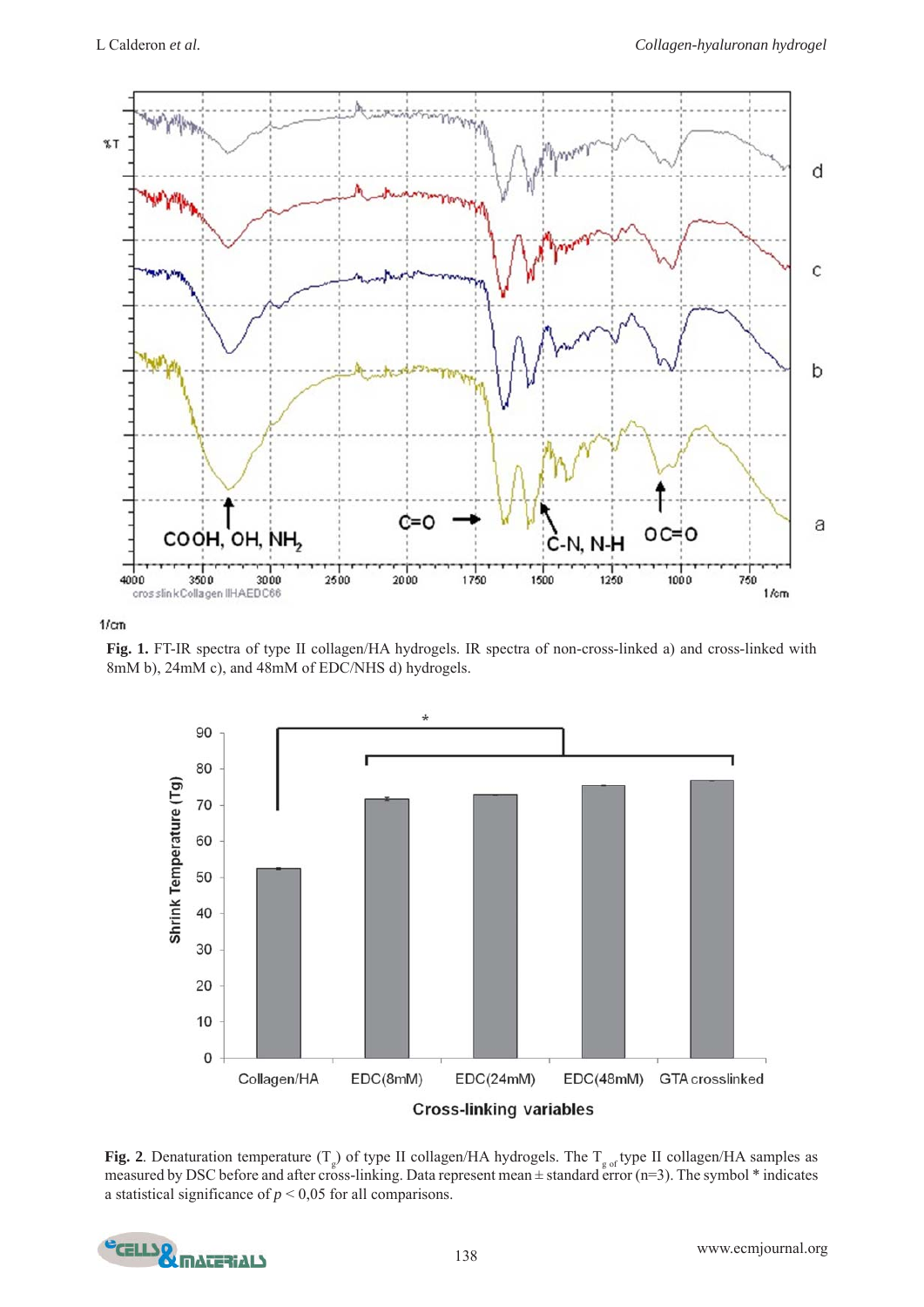

**Fig. 3**. Relative water uptake of type II collagen/HA hydrogels. Hydrogels were cross-linked with different EDC/ NHS concentrations and were compared with non-cross-linked and glutaraldehyde (GTA) cross-linked hydrogels. Data represent mean  $\pm$  standard error (n=3). The symbol  $*$  indicates a statistical significance of  $p < 0.05$  for all comparisons.



**Fig. 4.** HA release after repeated rinsing (Grey: First wash, Black: Second wash). No significant difference of release was observed between the three different cross-linked hydrogels (*t*-test 0.05%). Data represent mean ± standard error (n=3)

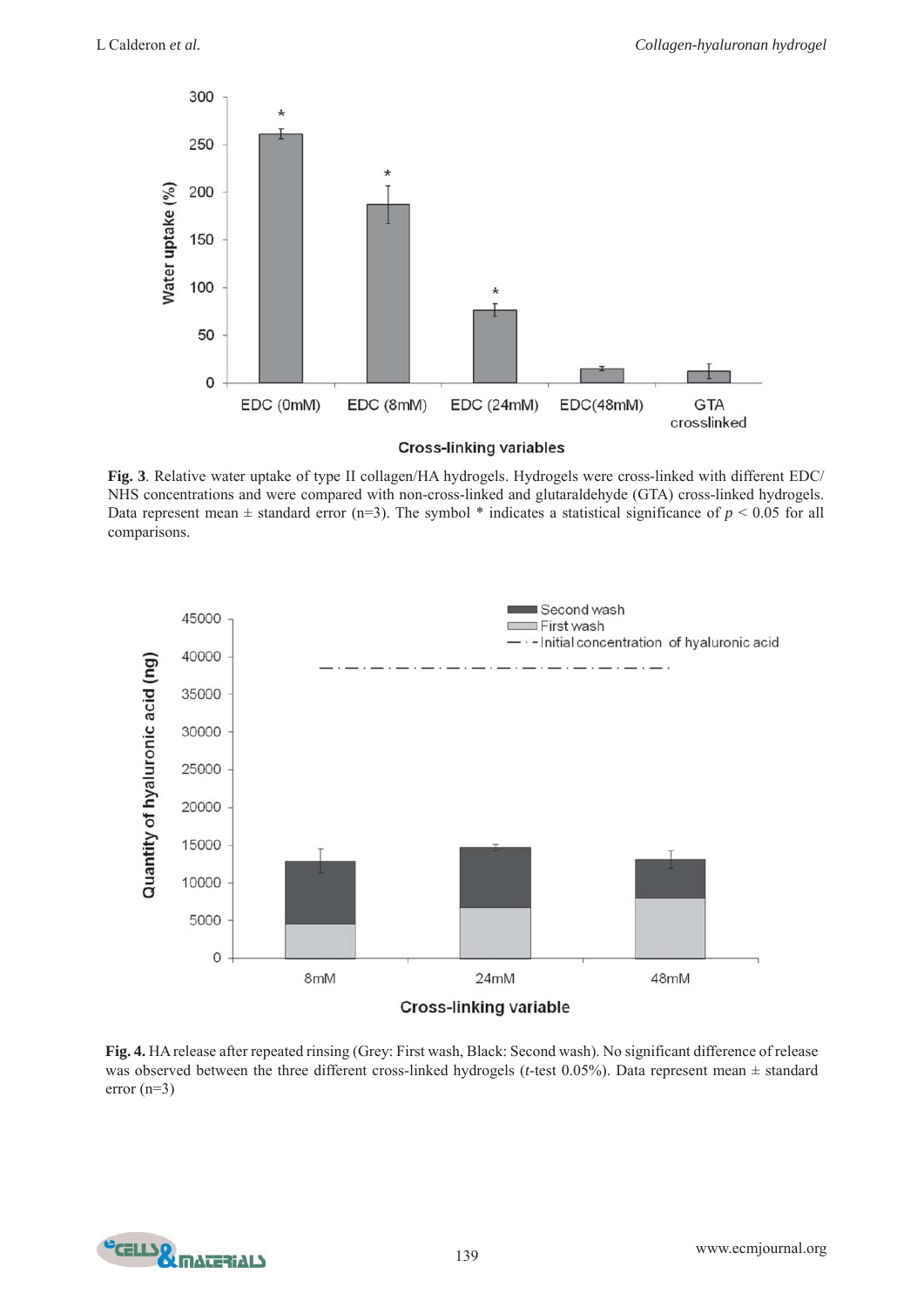

**Fig. 5.** Scanning electron microscope images of type II collagen/HA hydrogels. SEM images of non-cross-linked a), 8mM b), 24mM c) and 48mM d) of EDC/NHS cross-link samples at x90 magnification.



Fig. 6. AlamarBlue<sup>™</sup> assay showing rMSC activity after seeding within different hydrogels after 1 and 7 days of culture. A non cross-linked type II collagen/HA (coll/HA) was used as a control. Data represent mean ± standard error (n=3). Significant difference is indicated with similar symbols; this represents a significant difference of activity of cells seeded in the different hydrogels (*p*< 0.05).

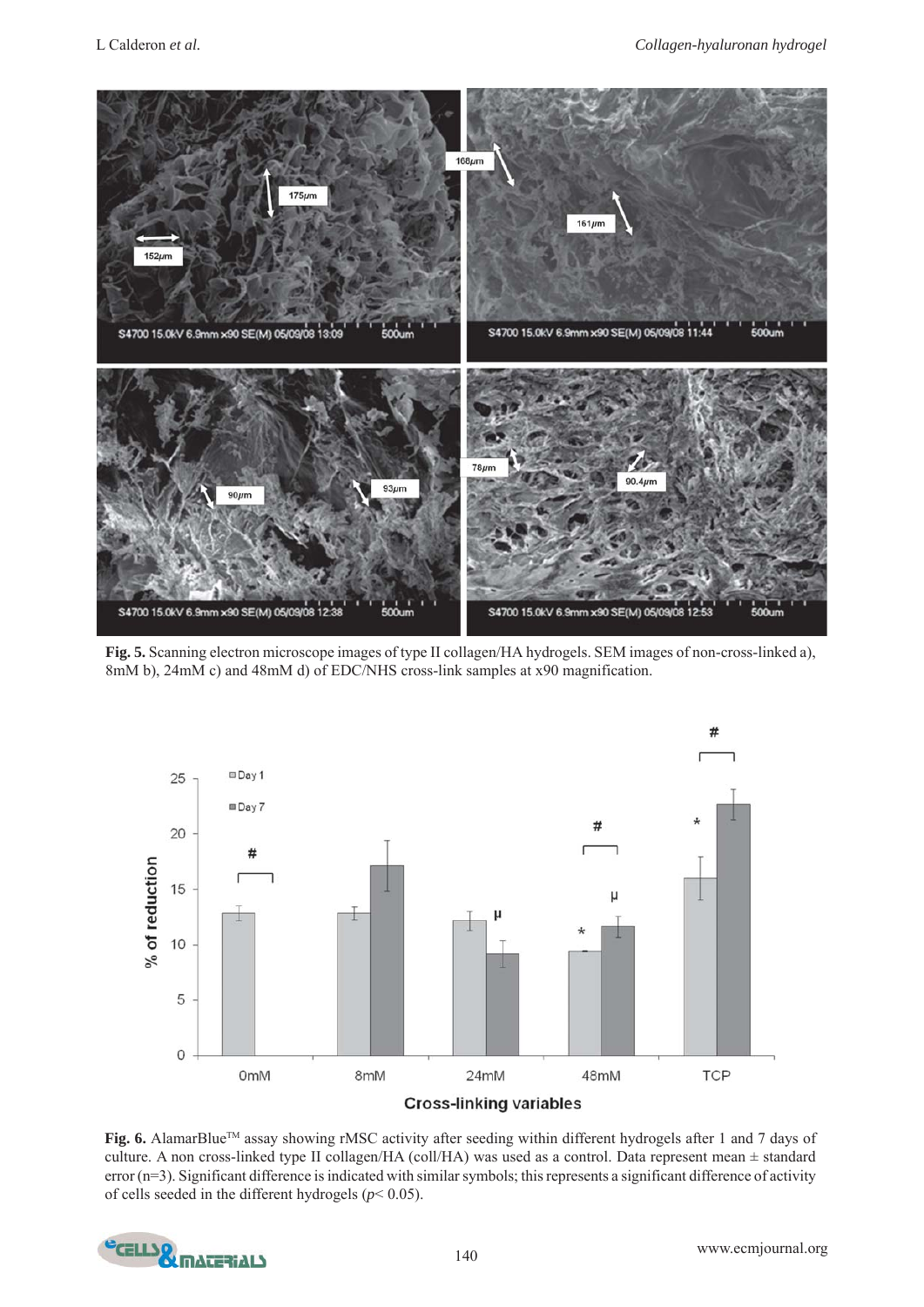





**Fig. 8.** rMSCs distribution after 7-day seeding within the hydrogel 8mM after (A) 1 day and (B) 7 days The nuclei appear in blue (Topro3 staining), the cytoskeletons appear in red (rhodamine-phalloidin staining). Scale bar: 200μm.



**Fig. 9.** Type II collagen, type I collagen and aggrecan mRNA expressions relative to monolayer culture after 21 days in culture. Hydrogels were cultured in absence and presence of differentiation medium. Monolayer with differentiation medium was used as positive control. Data represent mean  $\pm$  standard error (n=3). \* and  $\mu$  denote statistical difference between the marked group and the other groups; Student *t*-test, \**p*< 0.05.

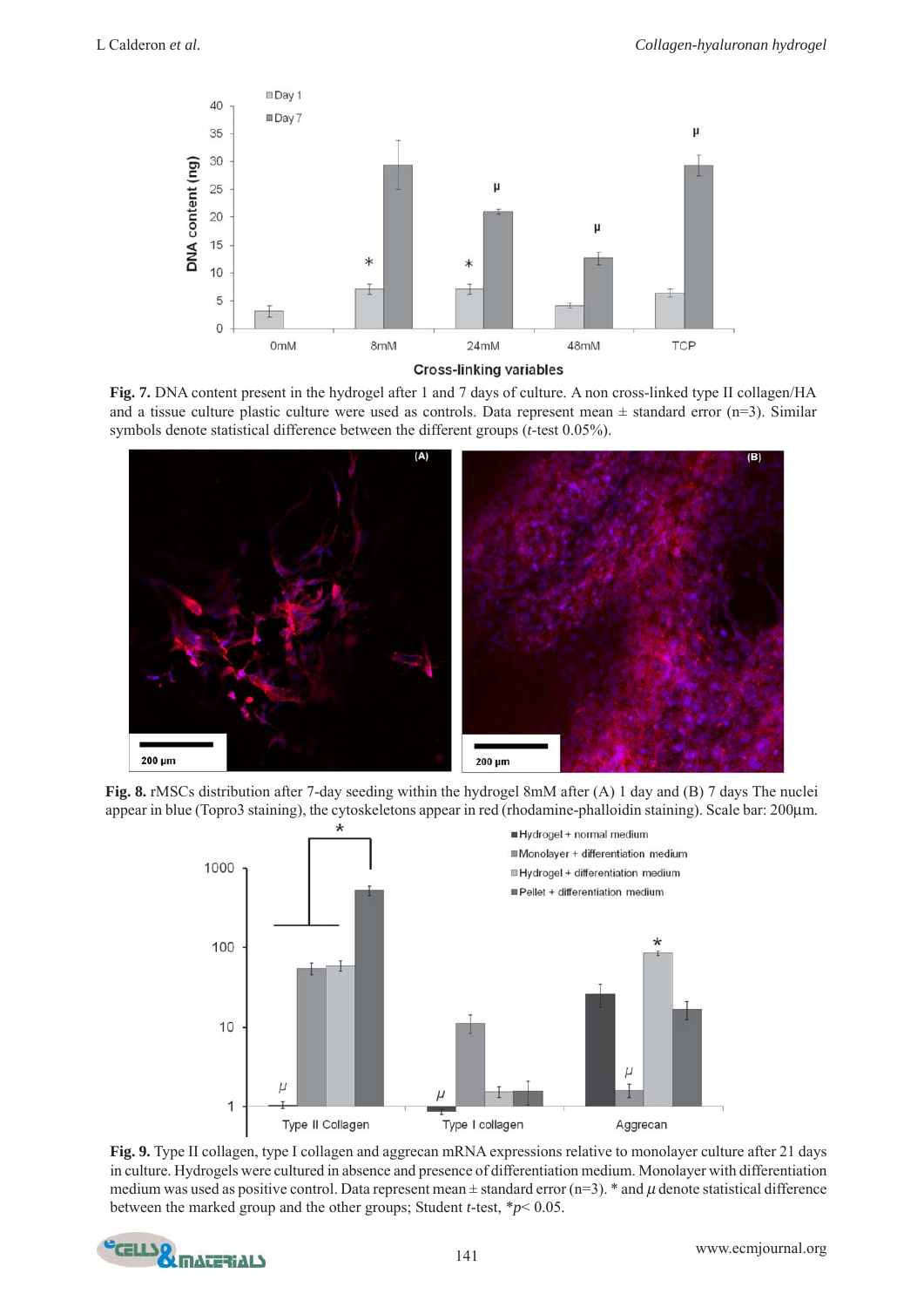| Table 1. Mass loss of type II collagen/HA hydrogels. |  |  |  |
|------------------------------------------------------|--|--|--|
|------------------------------------------------------|--|--|--|

| <b>Samples</b>  | EDC<br>(0 <sub>m</sub> <b>M</b> ) | EDC<br>(8mM)     | EDC<br>$(24 \text{mM})$ | <b>EDC</b><br>(48 <sub>m</sub> ) <sub>M</sub> | <b>GTA</b><br>cross-linked |
|-----------------|-----------------------------------|------------------|-------------------------|-----------------------------------------------|----------------------------|
| Mass $loss (%)$ | $34\pm0.0231*$                    | $1.9 \pm 0.0023$ | $1.8 \pm 0.0017$        | $1.5 \pm 0.001$ <sup>7</sup>                  | 1.6±0.0005                 |

Percentages of degraded cross-linked collagen/HA scaffolds. Data represents mean  $\pm$  standard error (n=3)  $*$  indicates significant difference between groups (*p<*0.05).

**Differential scanning calorimetry.** The shrink temperature (T<sub>g</sub>) of type II collagen/HA hydrogels stabilised by different concentrations of EDC/NHS are presented in Figure 2. Non-cross-linked type II collagen/ HA hydrogel has a T  $_{\rm g}$  of 52.39  $\pm$  0.22°C. The T  $_{\rm g}$  of EDC/ NHS-cross-linked collagen/HA hydrogels increased to  $+71.76 \pm 0.43^{\circ}$ C and  $+75.44 \pm 0.08^{\circ}$ C for concentrations of 8mM and 48mM respectively. No significant differences were seen in the shrink temperatures between the EDC/ NHS cross-linked samples. Furthermore, glutaraldehyde (GTA) cross-linking showed a comparable increase in the shrink temperature to  $+76.76 \pm 0.04$ °C. The results indicate that EDC/NHS cross-linked scaffolds increased the shrink temperature.

**Swelling test.** Swelling properties of the different types of hydrogels were evaluated by the measure of the relative water uptake (Fig. 3). Non-cross-linked hydrogel showed a relative water uptake of  $261.46 \pm 3.74$  %. Increase EDC/ NHS concentration (8mM, 24mM, 48mM) decreased the swelling properties respectively  $(186.94 \pm 13.95\% , 76.67$  $\pm$  4.71 %\* and 14.48  $\pm$  1.68 %\*). \* denotes a significant difference between the different groups.

**HA release.** HA release from the hydrogels was quantified by ELISA. Between 30 and 40% of the initial concentration of HA was lost following these steps  $(33.7 \pm 4.12 \%)$  for 8mM,  $38.2 \pm 1.13$  % for 24mM and  $34.1 \pm 3.05$  % for 48mM) (Fig. 4). No significant differences in the release of HA were noted between the three different cross-linked hydrogels.

**Degradation by collagenase.** The results are shown in Table 1 as percentages of degraded EDC/NHS cross-linked collagen/HA hydrogels relative to non-cross-linked hydrogels. Hydrogels cross-linked with EDC/NHS revealed only a partial degradation (2%) after 48h of

collagenase treatment compared with non-cross-linked hydrogels (34%).

**Mechanical testing.** Table 2 shows an increase in compressive modulus at 20% strain from  $27.6 \pm 6.5$  to  $171.9 \pm 27.89$  kPa which indicates that cross-linking with EDC/NHS increased the modulus approximately six times that of the non-cross-linked hydrogels. Non-cross-linked hydrogels were mechanically weaker than the cross-linked hydrogels.

**Scanning electron microscopy.** Non-cross-linked and cross-linked type II collagen/HA hydrogels 8, 24, 48mM of EDC/NHS show a mean pore size of  $196.75 \pm 2.01$ ,  $164.5 \pm 2.22$ ,  $91.5 \pm 1.45$  and  $79.1 \pm 1.24$  µm, respectively (Fig. 5). A significant decrease was noted when the EDC concentration was increased  $(R^2 = 0.94)$  ( $p < 0.05$ ).

# **Characterisation of cell-seeded hydrogel**

**Cell viability** The metabolic activity of rMSCs seeded within the hydrogels was evaluated using the AlamarBlue™ assay. This activity is correlated with the viability of the cells present inside the hydrogel. Nonwashed EDC/NHS hydrogels were used as negative control. However, cells were dead due to the toxicity of the cross-linker and no cell activity was observed.

A significant difference of activity was observed at day 1 between the hydrogel cross-linked by of the couple EDC/ NHS and the non-cross-linked hydrogels. After 7 days in culture, complete degradation of the non-cross-linked hydrogel was due to the instability of collagen in culture medium (Sakai *et al.*, 2006). Hence no data for this time point is reported. No significant difference was observed between the cross-linked hydrogel 8mM and the control (tissue culture plastic (TCP)) for this time point. However, a significant difference was seen between 8mM crosslinked hydrogel and the control, and the 24mM and 48mM

**Table 2**. Compressive stress and modulus of type II collagen/HA hydrogels.

| <b>Samples</b>        | <b>EDC</b><br>(0 <sub>m</sub> <b>M</b> ) | <b>EDC</b><br>(8mM)      | <b>EDC</b><br>(24mM) | <b>EDC</b><br>(48 <sub>m</sub> M) | <b>GTA</b><br>cross-linked |
|-----------------------|------------------------------------------|--------------------------|----------------------|-----------------------------------|----------------------------|
| 20%<br>Strain,<br>kPa | $27.6 \pm 6.5*$                          | $48.9 \pm 2.71^{\nabla}$ | $122.6 \pm 5.48$     | $171.9 \pm 27.89$                 | $188.1 \pm 23.32$          |
| Modulus,<br>kPa       | $1.4 \pm 0.35*$                          | $2.4 \pm 0.12^{\rm V}$   | $6.2 \pm 0.29$       | $8.6 \pm 1.15$                    | $10.3 \pm 0.40$            |

Compressive stress (kPa) and compressive modulus values of confined system at 20% strain. Data represents mean  $\pm$ standard error (n=3). Significant differences were observed between 0mM (\*) and all other groups and between 8mM (∇) and all the rest of the groups (*p*<0.05).

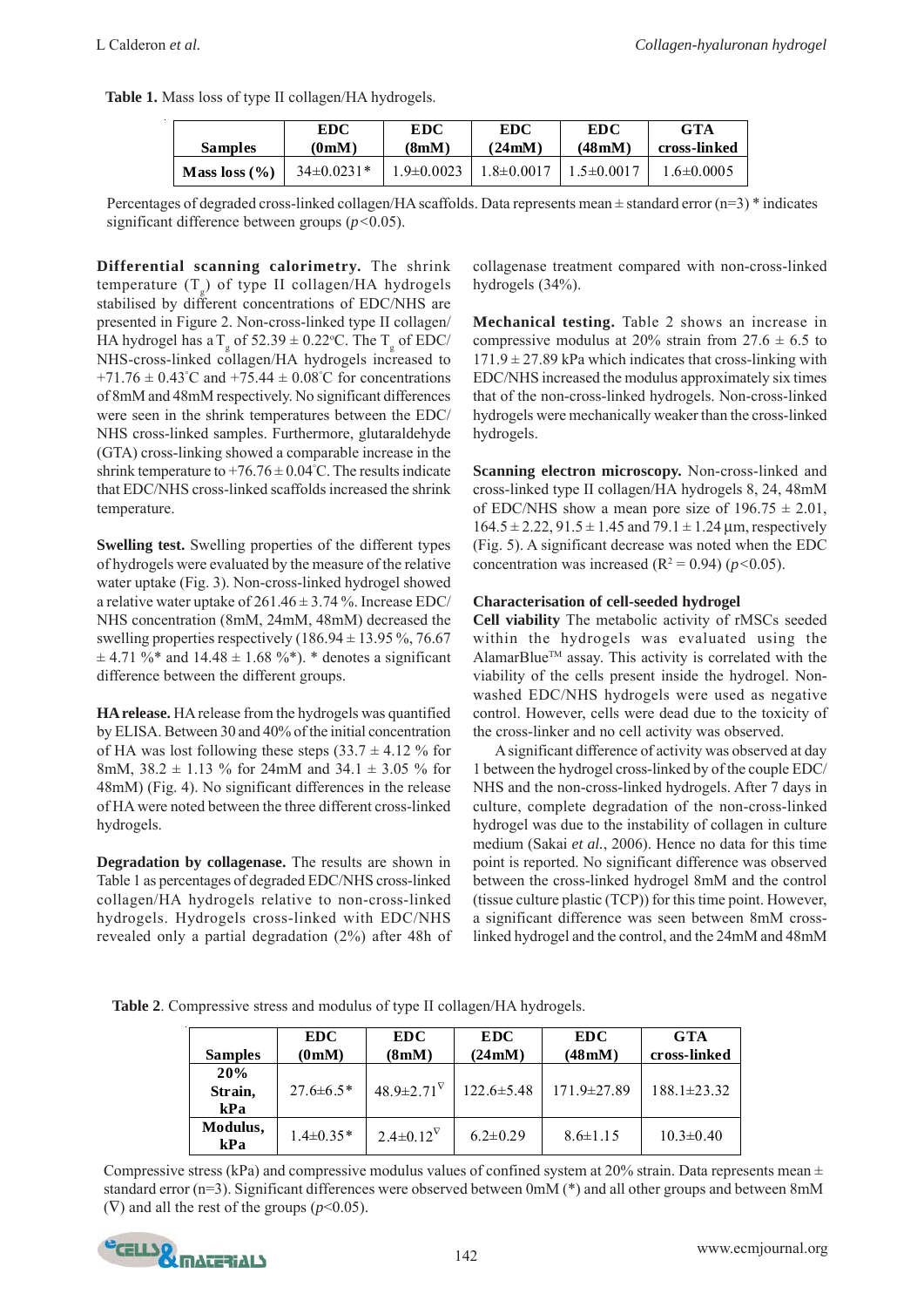cross-linked hydrogels. Cell activity was observed to increase after 7 days of culture for cross-linked hydrogels 8mM and 48mM. Nevertheless, a decrease of activity was observed for the cross-linked hydrogel 24mM (Fig. 6).

**Cell proliferation.** The level of rMSC proliferation was examined after 7 days of culture for each type of hydrogels. No significant difference in DNA content was observed between the cross-linked hydrogels 8 and 24mM EDC/ NHS and the control (tissue culture plastic) after 1 day in culture. DNA content was lower than in the non-crosslinked hydrogel group as well as for the cross-linked hydrogel 48mM after 1 day and 7 days in culture. The highest cell number was observed after cross-linking with 8mM than with 24 and 48mM after 7 days (Fig. 7).

**Cell distribution** Cell distribution inside the hydrogel after 7 days in culture was observed by confocal microscopy. Cells proliferated, independent of the cross-linker concentration, in every plane which confirmed the homogenous distribution of cells inside the hydrogel (Fig. 8B). A cell confluence after 7 days was noted in the hydrogels which confirmed the observation following the proliferation study (i.e. cell proliferation between 1 and 7 days in culture (Fig. 8). However, a difference of proliferation rate was seen between the hydrogels crosslinked with 8 and 48mM (data not shown).

**rMSCs gene expression after 21 days in culture.** Immediately after seeding, differentiation medium was added. Cells were cultured in the hydrogels in presence and absence of differentiation medium. Monolayer cultures were used as control and data were normalised relative to non-treated monolayer cells. An increase of aggrecan mRNA expression was observed after culture into the hydrogel in complete medium (26.0 ± 5.54-fold). However, type II collagen expression was not induced by this type of culture. Type I collagen was maintained low. After induction by differentiation medium, type II collagen expression increased 59.1  $\pm$  8.87-fold, as much as the induced-monolayer culture  $(54.1 \pm 8.93 \text{-} fold)$ . A high expression of type II collagen was observed after culture in pellet  $(519.3 \pm 71.04$ -fold). Type I collagen expression was maintained low after induction of differentiation into the hydrogels  $(1.5 \pm 0.24$ -fold) and after culture in pellet  $(2.2 \pm 0.51$ -fold) whereas after induction of differentiation in monolayer the expression increased  $11.3 \pm 2.92$ -fold. Aggrecan production was significantly higher in rMSCs that were cultured in three dimensions in presence and absence of differentiation medium in the hydrogel (respectively,  $84.8 \pm 8.16$  and  $26.1 \pm 5.54$ -fold) and after culture in pellet  $(16.8 \pm 4.4$ -fold) compared to monolayer culture in the presence of differentiation medium (1.6  $\pm$ 0.31-fold).

#### **Discussion**

The intervertebral disc degeneration is one of the prevalent causes of neck and low back pain. Currently, disc degeneration diseases require partial or complete

discectomy. The use of biomaterials helps to restore the disc volume after discectomy and prevent loss of disc weight. The association biomaterials-stem cells is one of the most promising approaches in the disc therapy (Richardson *et al.*, 2006; Risbud *et al.*, 2004; Sobajima *et al.*, 2007). The importance of a biomaterial as carrier of stem cells has previously been shown (Sakai *et al.*, 2006). For these reasons, we have developed in this study a type II collagen/HA hydrogel as carrier of bone marrow mesenchymal stem cells for intervertebral disc regeneration.

The type II collagen molecule has natural properties of gelation at 37°C. However, after 7 days in culture, complete degradation of the non-cross-linked hydrogel due to the instability of collagen in culture medium is noticed (Sakai *et al*., 2006). In order to enhance the stability of the composite hydrogel developed in this study, the chemical agent EDC associated with NHS was used. EDC is known to activate carboxyl groups in aqueous or organic solutions. The activated carboxyl groups are then able to react with hydroxyl or primary amines resulting in ester or amide bonds (Barnes *et al.*, 2007). The shrinking temperature  $(T_g)$  is a measure of the thermal energy required to break the intra-molecular hydrogen bonds that stabilise the collagen triple helix. When this helix is further stabilised by exogenous cross-links,  $T_g$  can be used as an indirect measure of cross-linking (Nakajima and Ikada, 1995). During this study, an increase of the  $T_g$  was observed when the concentration of EDC/NHS increases (Fig. 1). Noncross-linked hydrogel has a low T due to the absence of native collagen fibrils (Pieper *et al.*, 2002).

In order to characterise the degree of cross-linkage of the different type II collagen/HA hydrogels, swelling ratios were measured. It was determined that one hour was sufficient for these highly porous hydrogels to reach equilibrium. The best swelling ratio is reported to be obtained in 0.4M NaCl aqueous solution at 4° C due to the electrostatic interaction induced by sodium and chloride ions (Taguchi *et al.*, 2002). Glutaraldehyde and EDC/NHS cross-linked hydrogels had a much lower water uptake indicating a higher degree of cross-linking in these samples (Figure 3). The high swelling property of these hydrogels seems to be dependent on the porous structure which has an absorbent characteristic (Patel and Amiji, 1996). With increasing EDC/NHS concentration, a significant decrease in the swelling ratio was detected.

The EDC molecule is toxic for cells at specific doses (Saito *et al.*, 2008). Based on the optimal swelling properties of the hydrogels, EDC molecules were eliminated. However, a loss of HA due to the swelling properties of the substitute in non-cross-linked and crosslinked scaffolds during washes and tissue culture applications has been reported (Tang *et al.*, 2006). Ultimately, the addition of HA into this hydrogel is intended to improve structural support and enhanced cell differentiation and proliferation (Nesti *et al.*, 2008)*.* It consequently was essential to quantify the amount of HA release throughout these steps. The wash steps were performed in the optimal swelling conditions in order to remove all the molecules of EDC/NHS (Gratzer and Lee, 2001). In culture, these optimal conditions were not

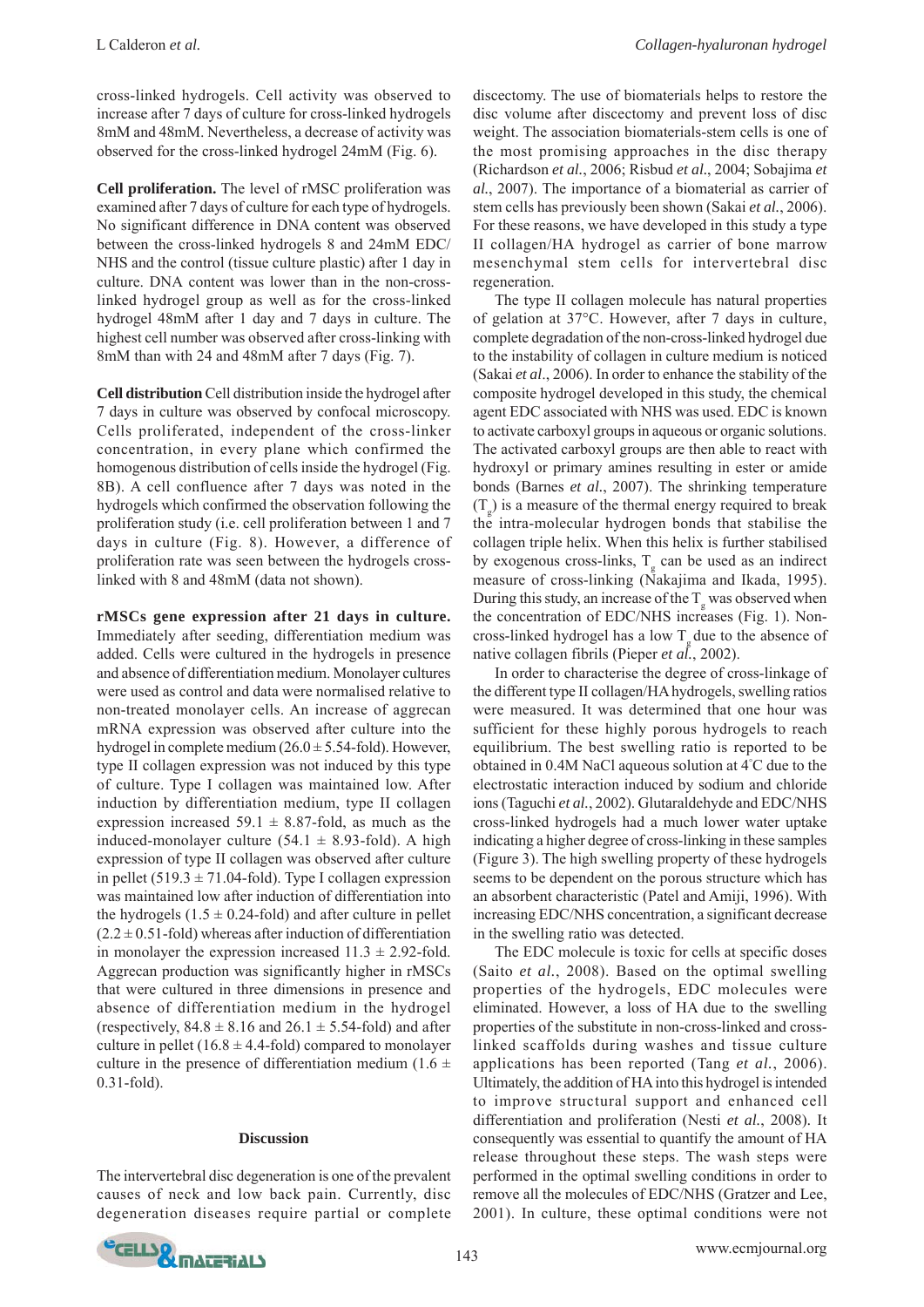followed (hydrogels were incubated at 37°C without a supplementation of 0.4M NaCl). Therefore, the swelling properties can be expected to be relatively minimal as the release of HA. However, a rate of release of HA can be predicted due to the cell activities and the natural osmotic pressure in the media. Nevertheless, as the IVD is in confinement conditions *in vivo*; the HA released will be entrapped into the system or the disc. After washing, HA still represents 7% of the hydrogel final composition. This final concentration is sufficient to have a significant impact on the behaviour of cells that are seeded within the hydrogel. The HA concentration was determined according to previous studies which have used various concentrations of HA ranging from 0.01 to 6mg/mL (Kawasaki *et al.*, 1999; Tang and Spector, 2007; Tang *et al.*, 2006). The aggregating capacity of isolated proteoglycans *in vitro* was determined by incubating proteoglycans with 2% hyaluronan. Furthermore, it was stated that combining 2% hyaluronan to aggrecan (w/w) resulted in significant macromolecular formation( Zhu *et al.*, 1996; O'Halloran and Pandit, 2007). The final concentration of HA present in the hydrogel would be sufficient to allow the formation of aggregates after interaction with aggrecans. Proteoglycans from intervertebral disc as in cartilage bind specifically to hyaluronate to form high-molecular-weight aggregates via a globular domain at the N-terminus of the proteoglycan protein core (Bonnet *et al.*, 1985; Tengblad *et al.*, 1984). Both contain other 'link-protein' molecules in addition to proteoglycan and hyaluronate. This molecule binds stoichiometrically to each proteoglycan and interacts with hyaluranonate. The link-proteins are an integral part of the aggregate structure forming additional bonds possibly by bridging the proteoglycan molecule and the hyaluronate chain (Bonnet *et al.*, 1985; Hardingham, 1979). Furthermore, this final concentration is sufficient to have a significant impact on the behaviour of cells that are seeded within the hydrogel (Andhare *et al.*, 2009). The release of HA and other extracellular molecules is expected to be minimal (Chiba *et al.*, 1998; O'Halloran and Pandit, 2007). Aggrecan produced by the cells will likely bind to HA to create aggregates ( O'Halloran and Pandit, 2007; Colombini *et al.*, 2008;). These aggregates will allow for the retention of water within the disc and the restoration of the disc function. Their presence would be evaluated by detection the link-proteins by immunochemistry.

However, additional studies are required to compare the cellular response to this release and presence of HA.

The rationale for using a hydrogel-based scaffold for disc regeneration is to restore the biomechanical properties of the NP to that of native, non-degenerated NP to support normal disc function (Cloyd *et al.*, 2007). These biomechanical properties are attributed to the structure of the non-degenerated NP extracellular matrix, i.e. high aggrecan content. The aggrecan macromolecule's constituents (chondroitin and keratan sulphate chains attached to core proteins) ensure the maintenance of tissue hydration through osmotic pressure ( Urban and Roberts, 2003; O'Halloran and Pandit, 2007). Associated with HA, aggrecan forms large aggregates which allow the high level of water retention (Colombini *et al.*, 2008; Horner *et al.*,

2002). This characteristic makes the disc a highly hydrated structure (Urban and Roberts, 2003). The potential for a hydrogel as an NP scaffold is based on its ability to swell (Cloyd *et al.*, 2007). Furthermore, the retention of glycosaminoglycans (GAGs) in the hydrogels is an important function that previous studies on NP tissue engineering replacements using cell-seeded scaffolds have reported (Alini *et al.*, 2003; Halloran *et al*., 2008; Stern *et al.*, 2000). Thus, it was hypothesised that incorporation of HA in the hydrogel under investigation might allow *in vivo* the formation of these aggregates and, consequently, the retention of water inside the disc.

The degradation of the collagen/HA hydrogels has previously been studied by exposure of the hydrogel to a collagenase solution in order to determine the level of cross-linking of the hydrogels and their stability in order to inhibit enzymatic degradation (Pieper *et al.*, 2002). Bacterial collagenase has been shown to be more active than eucaryotic degradation (Lecroisey and Keil, 1979) and this enzyme cleaves the three chains of native triple helical type I, II and III collagens after Gly in a particular sequence (Gln/Leu)–Gly#(Ile/Leu)–(Ala/Leu) (# indicates the bond cleaved) located approximately three quarters away from the N-terminus of the collagen molecules (Chung *et al.*, 2007). Data obtained from *in vitro* collagenase experiments demonstrate the increased resistance of cross-linked samples to enzymatic degradation (Table 1). The resistance to degradation may also be due to the retention of the cleaved peptide fragments by the newly formed cross-links (Charulatha and Rajaram, 2003) and the higher cross-linked density that impedes the accessibility of collagenase enzyme molecules within the hydrophilic chemical groups.

These hydrogel degradation results, in combination with the findings observed with infrared spectroscopy and DSC, suggest that EDC/NHS cross-linking improved the stability of the hydrogels. However, the increased level of stability attained was found to be independent of the concentrations of EDC/NHS used.

The challenge for any scaffold used as an NP replacement is to adequately mimic the properties and functionality of the native NP. The task of finding a mechanically comparable replacement scaffold is difficult and must focus on characteristics critical to NP function as it relates to motion segment mechanics (Cloyd *et al.*, 2007). The confined compression mode was used to examine the stress–strain behaviour of each sample. Although not semi-confined, as is the case *in vivo*, this mode of mechanical testing was shown to produce the most repeatable results and to be the closest replicate to the *in vivo* environment (Perie *et al.*, 2005). The variation in the hydrogels' dimensions under compression loading can be attributed to a combination of the strain in the polymeric network and the release of water from the material structure (Risbud and Bhat, 2001). The mechanical integrity of the hydrogels indicated that the modulus increased as the degree of theoretical cross-links increased (Table 2), demonstrating that the network became more resistant to deformation (Segura *et al.*, 2005). Values obtained in this study are in agreement with values reported for nucleus

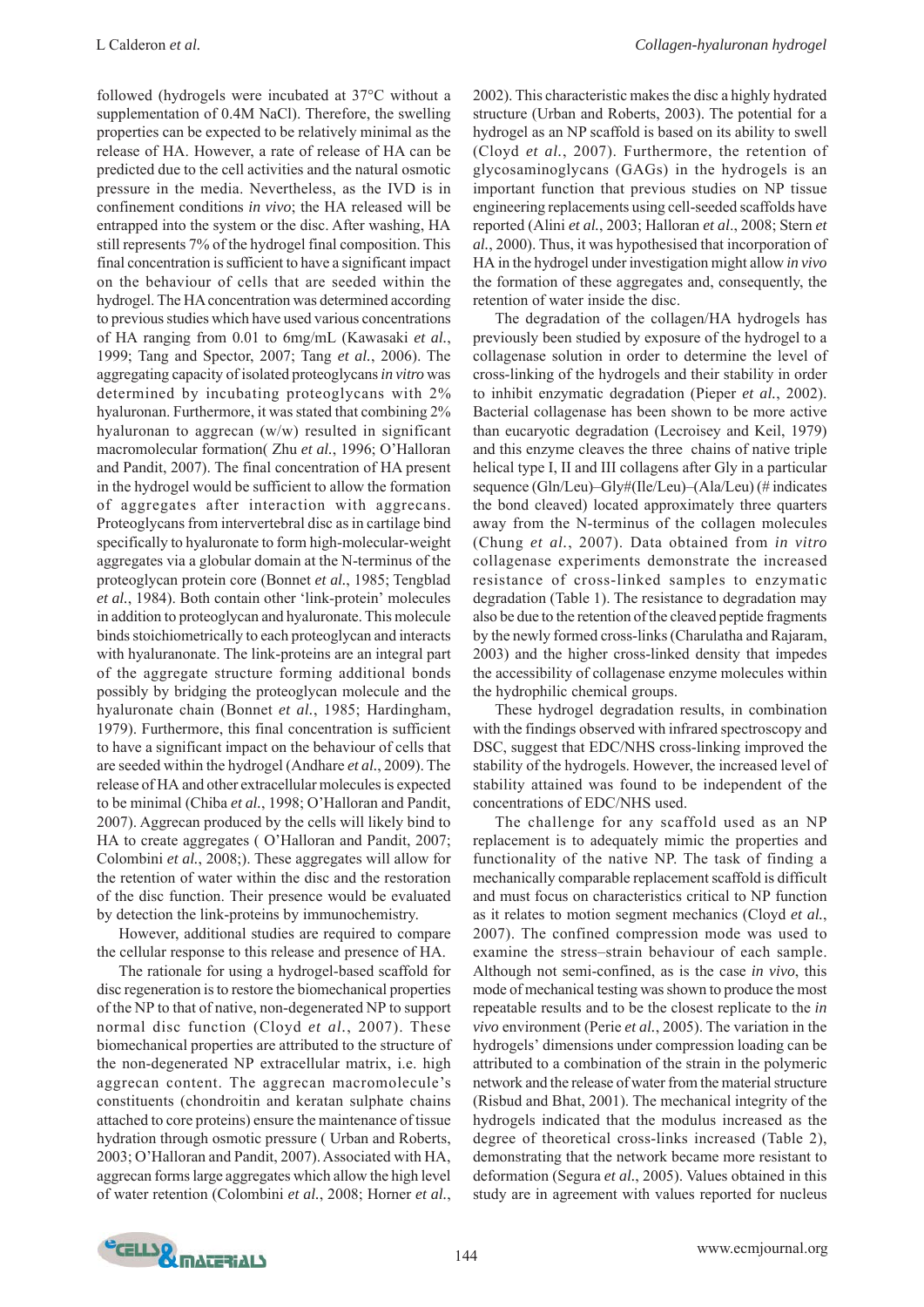pulposus in the literature. A modulus of  $5.39 \pm 2.56$  kPa for the native human nucleus pulposus (Cloyd *et al.*, 2007) has been reported against a modulus comprised between  $2.4 \pm 0.12$  and  $10.3 \pm 0.40$  kPa.

A significant constraint in the design of scaffolds for tissue engineering applications is that the porosity of the scaffold allows only a limited diffusion of oxygen and nutrients to the interior of the construct and metabolic waste products cannot be removed efficiently (Lee *et al.*, 2007).

rMSC activity was observed after 1 and 7-day seeding independent of the cross-linker concentration . A decrease in activity was observed after 7 days of culture whereas the number of cells increased (Fig. 7). A confluent cell layer was noted by microscopy on the tissue plastic control similar to that seen in the hydrogel group. This phenomenon explains the decrease in the activity, with cells ceasing to proliferate. The homogenous cell distribution between the different cross-linked hydrogels confirmed a homogenous seeding pattern. This homogenous distribution is desirable in a tissue engineering scaffold. Good cell attachment could be observed using the cell proliferation assay. DNA content reflected cell proliferation, specifically the cell numbers in the hydrogel. No significant difference in DNA content was observed between the cross-linked hydrogels (8 and 24mM EDC/ NHS) and the control (tissue culture plastic) after 1 day in culture. No difference in cell attachment rate could be noted between these hydrogels and the control. However, after 24 hours, a lower DNA content was noted for the noncross-linked hydrogel and cross-linked hydrogel with 48mM EDC/NHS. Lower cell attachment was seen in these hydrogels. The non-cross-linked hydrogel were unstable (Table 1). Consequently, the mesh of this hydrogel was looser, making cell attachment more difficult which explains the lower DNA content. The lowest proliferation level was noted for the 24mM and 48mM cross-linked hydrogels after 7 days of culture (Fig. 8). This low proliferation can be associated with the decrease of porosity noted after the increase in cross-linker concentration (for the cross-linked hydrogels; 8, 24 and 48mM – 161μm, 93μm and 78μm respectively). Pore size has been shown to control the rate and depth of cellular ingrowth *in vivo*. When the pore size increases, a higher cell proliferation is noted (Zeltinger *et al.*, 2001). While carrying out this experiment, contraction of the 24mM and 48mM crosslinked hydrogels was also noted. Less surface and space was available for the cells for proliferation and attachment. Consequently, the surface/space available for cell growth and proliferation was occupied and cell confluence was reached more quickly for hydrogels cross-linked with 48mM of EDC/NHS (Fig. 8).

Water content of the disc is an important criteria in the IVD integrity in order for the disc to maintain its mechanical properties (Wuertz *et al.*, 2007). A healthy disc is highly hydrated. During the degeneration process, a loss of water occurs by the deterioration of the ECM composition (Adams and Roughley, 2006; Urban, 2002). No differences were noted between hydration levels in the different cross-linked hydrogels during the physicochemical characterisation studies. The hydrogel

cross-linked by 8mM of EDC showed the most promising results as a NP tissue substitute, based on the maintenance of high swellability, enhanced rMSCs proliferation and improved stability in culture.

Although the origin of the NP cells is still not clear, they are described as chondrocyte-like cells (Roberts *et al*., 2006). NP cell differentiation is still not fully understood but is under investigation (Lu *et al.*, 2008; Sobajima *et al.*, 2007). Hence a more established chondrogenic differentiation medium was used to lead toward a chondrogenic differentiation process. A chondrogenic differentiation into the optimal hydrogel (1mM) was performed to prove the capability of the hydrogels to support stem cells differentiation into a chondrogenic lineage. Two different pools of cells extracted from two different animals were used in this study. It has been underlined in the literature the interindividual variations of response of bone marrow mesenchymal stem cells to the differentiation stem cells differentiation process (Estes *et al.*, 2010; Siddappa *et al.*, 2007). The same trend for both animals was observed despite the high variation of the standard deviation with statistical differences between the samples. A high level of type II collagen mRNA expression  $(59.1 \pm 8.93$ -fold higher compared to monolayer non induced cells) was observed in presence of differentiation medium showing the formation of a neo-matrix. This increase was lower compared to the mRNA expression of type II collagen when cells were cultured in pellet  $(519.3 \pm 71.04$ -fold for pellet culture,  $59.1 \pm 8.87$ -fold for the hydrogel). We speculate that the lower expression of type II collagen was due to the presence of a type II collagen constituent of the scaffold. It has been shown that the environment of differentiation was an important feature for the differentiation of the rMSCs and the behaviour of the cells (Sundelacruz and Kaplan, 2009). A regulation of the production of type II collagen occurred during the differentiation process. However, neo-matrix of type II collagen was produced. Type I collagen mRNA expression was maintained low when cells were cultured into the hydrogel in presence and absence of differentiation medium as for the culture in pellet. However, despite a high type II collagen expression  $(54.1 \pm 8.93)$ -fold higher) when cells were cultured in monolayer, type I collagen expression was noted as high (11.3  $\pm$  2.92-fold higher) indicating the formation of a fibro-cartilage rather a hyaline cartilage (Pelttari *et al.*, 2008). Furthermore, a low aggrecan mRNA level was observed whereas a significant increase was noted after culture into the hydrogel. A 5-fold higher expression of proteoglycans into the hydrogel was observed (84.8  $\pm$  5.54 after culture within the hydrogel,  $16.8 \pm 4.4$  after culture in pellet) indicating that the hydrogel enhances the production of proteoglycans. This phenomenon can be attributed to the presence of HA (Tang and Spector, 2007) and to the three dimensional structure which promotes the differentiation of the stem cells into chondrocyte-like cells (Gaissmaier *et al.*, 2005). The structure and composition of the hydrogel present allows for mesenchymal stem cells to differentiate into a chondrogenic lineage as shown in this study as indicated

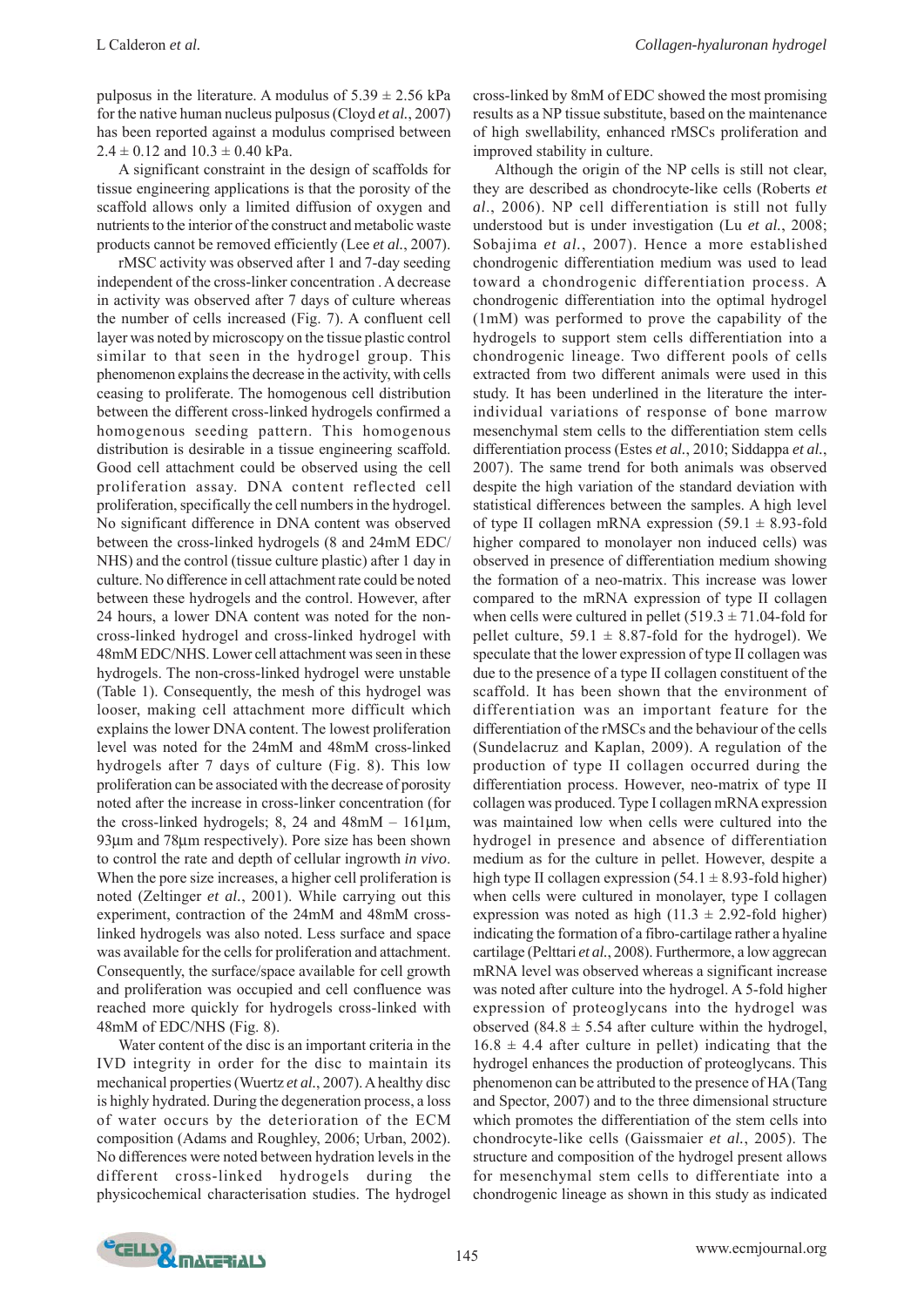by the high level of type II collagen and aggrecan mRNA expression. This high expression of aggrecan into the hydrogel in presence of differentiation medium and the capacity of the hydrogel to support the chondrogenic differentiation is promising for the use of this hydrogel for NP cell differentiation. The structure and composition of the hydrogel present allows for mesenchymal stem cells

to differentiate into a chondrogenic lineage as shown in this study as indicated by the high level of type II collagen and aggrecan mRNA expression. This high expression of aggrecan into the hydrogel in presence of differentiation medium and the capacity of the hydrogel to support the chondrogenic differentiation is promising for the use of this hydrogel for NP cells differentiation.

### **Conclusion**

With an overall goal of repairing the NP of degenerated IVDs, the specific aim of this study focused on enhancing the properties of a type II collagen/HA hydrogel via crosslinking with EDC/NHS in order to develop a stable biomimetic hydrogel carrier suitable for supporting rMSC growth and proliferation.

Based on mechanical and chemical analysis, the 48mM EDC/NHS cross-linked hydrogel demonstrated the most resistance to degradation and the highest elastic modulus. However, independent of the concentration of cross-linker used, all the hydrogels showed porosity sufficient for cell proliferation, a high resistance to collagenase degradation, a high elastic modulus and adequate support of cell growth, proliferation and differentiation into a chondrogenic lineage.

The growth and proliferation of cells was a critical criteria used to determine the optimal properties of the EDC/NHS cross-linked collagen type II/HA hydrogel required for cell seeding. The hydrogel cross-linked with the lower concentration of EDC (8mM) presents optimal swellability properties, cell proliferation and improved integrity during culture of this hydrogel. Consequently, this hydrogel seems a good candidate for a potential therapeutic target to the regeneration of the NP.

The next step in this research is to determine the association of this hydrogel in a co-culture system of NP cells and MSCs in order observe a potential differentiation into a NP cell-like lineage of MSCs (Richardson *et al.*, 2008; Richardson *et al.*, 2006; Risbud *et al.*, 2004) and subsequently an *in vivo* study in order to investigate the stem cell fate *in vivo* within this hydrogel.

## **Acknowledgment**

This study was financially supported by a grant from the Science Foundation of Ireland, Research Frontiers Programme (07/RFP/ENMF482)

## **References**

Adams MA, Roughley PJ (2006) What is intervertebral disc degeneration, and what causes it? Spine **31**: 2151- 2161.

Alini M, Li W, Markovic P, Aebi M, Spiro RC, Roughley PJ (2003) The potential and limitations of a cellseeded collagen/hyaluronan scaffold to engineer an intervertebral disc-like matrix. Spine **28**: 446-454.

Andhare RA, Takahashi N, Knudson W, Knudson CB (2009) Hyaluronan promotes the chondrocyte response to BMP-7. Osteoarthritis Cartilage **17**: 892-902.

Baer AE, Wang JY, Kraus VB, Setton LA (2001) Collagen gene expression and mechanical properties of intervertebral disc cell-alginate cultures. J Orthop Res **19**:  $2 - 10$ .

Barnes CP, Pemble CW, Brand DD, Simpson DG, Bowlin GL (2007) Cross-linking electrospun type II collagen tissue engineering scaffolds with carbodiimide in ethanol. Tissue Eng **13**: 1593-1605.

Bonnet F, Dunham DG, Hardingham TE (1985) Structure and interactions of cartilage proteoglycan binding region and link protein. Biochem J **228**: 77-85.

Cao H, Xu SY (2008) EDC/NHS-crosslinked type II collagen-chondroitin sulfate scaffold: characterization and *in vitro* evaluation. J Mater Sci Mater Med **19**: 567-575.

Cassinelli EH, Hall RA, Kang JD (2001) Biochemistry of intervertebral disc degeneration and the potential for gene therapy applications. Spine J **1**: 205-214.

Charulatha V, Rajaram A (2003) Influence of different crosslinking treatments on the physical properties of collagen membranes. Biomaterials **24**: 759-767.

Chiba K, Andersson GB, Masuda K, Momohara S, Williams JM, Thonar EJ (1998) A new culture system to study the metabolism of the intervertebral disc *in vitro*. Spine **23**: 1821-1827..

Chung SA, Wei AQ, Connor DE, Webb GC, Molloy T, Pajic M, Diwan AD (2007) Nucleus pulposus cellular longevity by telomerase gene therapy. Spine **32**: 1188- 1196.

Cloyd JM, Malhotra NR, Weng L, Chen W, Mauck RL, Elliott DM (2007) Material properties in unconfined compression of human nucleus pulposus, injectable hyaluronic acid-based hydrogels and tissue engineering scaffolds. Eur Spine J **16**: 1892-1898.

Colombini A, Lombardi G, Corsi MM, Banfi G (2008) Pathophysiology of the human intervertebral disc. Int J Biochem Cell Biol **40**: 837-842.

Estes BT, Diekman BO, Gimble JM, Guilak F (2010) Isolation of adipose-derived stem cells and their induction to a chondrogenic phenotype. Nat Protoc **5**: 1294-1311.

Eyre DR, Matsui Y, Wu JJ (2002) Collagen polymorphisms of the intervertebral disc. Biochem Soc Trans **30**: 844-848.

Fritz JM, Cleland JA, Speckman M, Brennan GP, Hunter SJ (2008) Physical therapy for acute low back pain: associations with subsequent healthcare costs. Spine **33**: 1800-1805.

Frymoyer JW, Cats-Baril WL (1991) An overview of the incidences and costs of low back pain. Orthop Clin North Am **22**: 263-271.

Gaissmaier C, Fritz J, Krackhardt T, Flesch I, Aicher WK, Ashammakhi N (2005) Effect of human platelet supernatant on proliferation and matrix synthesis of human articular chondrocytes in monolayer and three-dimensional alginate cultures. Biomaterials **26**: 1953-1960.

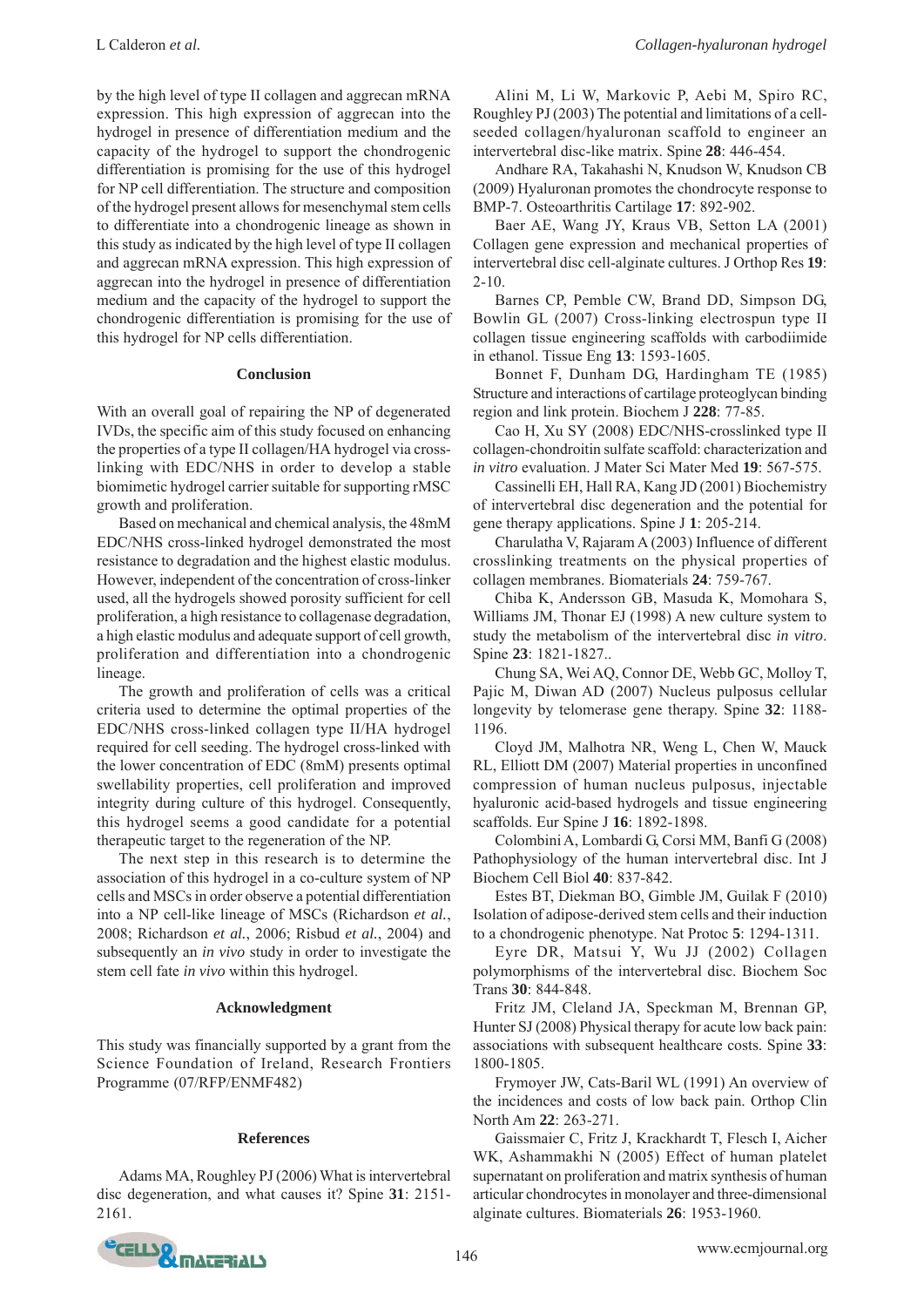Garcia Y, Collighan R, Griffin M, Pandit A (2007) Assessment of cell viability in a three-dimensional enzymatically cross-linked collagen scaffold. J Mater Sci Mater Med **18**: 1991-2001.

Gratzer PF, Lee JM (2001) Control of pH alters the type of cross-linking produced by 1-ethyl-3-(3 dimethylaminopropyl)-carbodiimide (EDC) treatment of acellular matrix vascular grafts. J Biomed Mater Res **58**: 172-179.

Halloran DO, Grad S, Stoddart M, Dockery P, Alini M, Pandit AS (2008) An injectable cross-linked scaffold for nucleus pulposus regeneration. Biomaterials **29**: 438- 447.

Hardingham TE (1979) The role of link-protein in the structure of cartilage proteoglycan aggregates. Biochem J **177**: 237-247.

Horner HA, Roberts S, Bielby RC, Menage J, Evans H, Urban JP (2002) Cells from different regions of the intervertebral disc: effect of culture system on matrix expression and cell phenotype. Spine **27**: 1018-1028.

Humzah MD, Soames RW (1988) Human intervertebral disc: structure and function. Anat Rec **220**: 337-356.

Hunter CJ, Matyas JR, Duncan NA (2003) The notochordal cell in the nucleus pulposus: a review in the context of tissue engineering. Tissue Eng **9**: 667-677.

Kawasaki K, Ochi M, Uchio Y, Adachi N, Matsusaki M (1999) Hyaluronic acid enhances proliferation and chondroitin sulfate synthesis in cultured chondrocytes embedded in collagen gels. J Cell Physiol **179**: 142-148. Lecroisey A, Keil B (1979) Differences in the degradation of native collagen by two microbial collagenases. Biochem J **179**: 53-58.

Lee M, Wu BM, Dunn JCY (2007) Effect of scaffold architecture and pore size on smooth muscle cell growth. J Biomed Mater Res A **87**: 1010-1016.

Lu ZF, Doulabi BZ, Wuisman PI, Bank RA, Helder MN (2008) Influence of collagen type II and nucleus pulposus cells on aggregation and differentiation of adipose tissue-derived stem cells. J Cell Mol Med **12**: 2812-2822.

Maleki A, Kjoniksen AL, Nystrom B (2007) Characterization of the chemical degradation of hyaluronic acid during chemical gelation in the presence of different cross-linker agents. Carbohydr Res **342**: 2776-2792.

Nakajima N, Ikada Y (1995) Mechanism of amide formation by carbodiimide for bioconjugation in aqueous media. Bioconjug Chem **6**: 123-130.

Nesti LJ, Li WJ, Shanti RM, Jiang YJ, Jackson W, Freedman BA, Kuklo TR, Giuliani JR, Tuan RS (2008) Intervertebral disc tissue engineering using a novel hyaluronic acid-nanofibrous scaffold (HANFS) amalgam. Tissue Eng Part A **14**: 1527-1537.

Neuhuber B, Gallo G, Howard L, Kostura L, Mackay A, Fischer I (2004) Reevaluation of *in vitro* differentiation protocols for bone marrow stromal cells: disruption of actin cytoskeleton induces rapid morphological changes and mimics neuronal phenotype. J Neurosci Res **77**: 192-204.

O'Halloran D, Collighan RJ, Griffin M, Pandit AS (2006) Characterization of a microbial transglutaminase cross-linked type II collagen scaffold. Tissue Eng **12**: 1467- 1474.

O'Halloran D, Pandit A (2007) Injectable Scaffold Approach Towards Regenerating the Nucleus Pulposus, PhD Thesis. Department of Mechanical and Biomedical Engineering, National University of Ireland Galway, Galway, pp 233.

Ovcharenko D, Jarvis R, Hunicke-Smith S, Kelnar K, Brown D (2005) High-throughput RNAi screening *in vitro*: from cell lines to primary cells. RNA **11**: 985-993.

Patel VR, Amiji MM (1996) Preparation and characterization of freeze-dried chitosan-poly(ethylene oxide) hydrogels for site-specific antibiotic delivery in the stomach. Pharm Res **13**: 588-593.

Pelttari K, Steck E, Richter W (2008) The use of mesenchymal stem cells for chondrogenesis. Injury **39 Suppl 1**: S58-65.

Perie D, Korda D, Iatridis JC (2005) Confined compression experiments on bovine nucleus pulposus and annulus fibrosus: sensitivity of the experiment in the determination of compressive modulus and hydraulic permeability. J Biomech **38**: 2164-2171.

Pieper JS, van der Kraan PM, Hafmans T, Kamp J, Buma P, van Susante JL, van den Berg WB, Veerkamp JH, van Kuppevelt TH (2002) Crosslinked type II collagen matrices: preparation, characterization, and potential for cartilage engineering. Biomaterials **23**: 3183-3192.

Richardson SM, Hughes N, Hunt JA, Freemont AJ, Hoyland JA (2008) Human mesenchymal stem cell differentiation to NP-like cells in chitosanglycerophosphate hydrogels. Biomaterials **29**: 85-93.

Richardson SM, Walker RV, Parker S, Rhodes NP, Hunt JA, Freemont AJ, Hoyland JA (2006) Intervertebral disc cell-mediated mesenchymal stem cell differentiation. Stem Cells **24**: 707-716.

Risbud MV, Albert TJ, Guttapalli A, Vresilovic EJ, Hillibrand AS, Vaccaro AR, Shapiro IM (2004) Differentiation of mesenchymal stem cells towards a nucleus pulposus-like phenotype *in vitro*: implications for cell-based transplantation therapy. Spine **29**: 2627-2632.

Risbud MV, Bhat SV (2001) Properties of polyvinyl pyrrolidone/beta-chitosan hydrogel membranes and their biocompatibility evaluation by haemorheological method. J Mater Sci Mater Med **12**: 75-79.

Roberts S, Evans H, Trivedi J, Menage J (2006) Histology and pathology of the human intervertebral disc. J Bone Joint Surg Am **88 Suppl 2**: 10-14.

Roberts S, Menage J, Duance V, Wotton S, Ayad S (1991) 1991 Volvo Award in basic sciences. Collagen types around the cells of the intervertebral disc and cartilage end plate: an immunolocalization study. Spine **16**: 1030- 1038.

Rooney P, Kumar S (1993) Inverse relationship between hyaluronan and collagens in development and angiogenesis. Differentiation **54**: 1-9.

Roughley P, Hoemann C, DesRosiers E, Mwale F, Antoniou J, Alini M (2006) The potential of chitosan-based gels containing intervertebral disc cells for nucleus pulposus supplementation. Biomaterials **27**: 388-396.

Saito H, Murabayashi S, Mitamura Y, Taguchi T (2008) Characterization of alkali-treated collagen gels prepared by different crosslinkers. J Mater Sci Mater Med **19**: 1297- 1305.